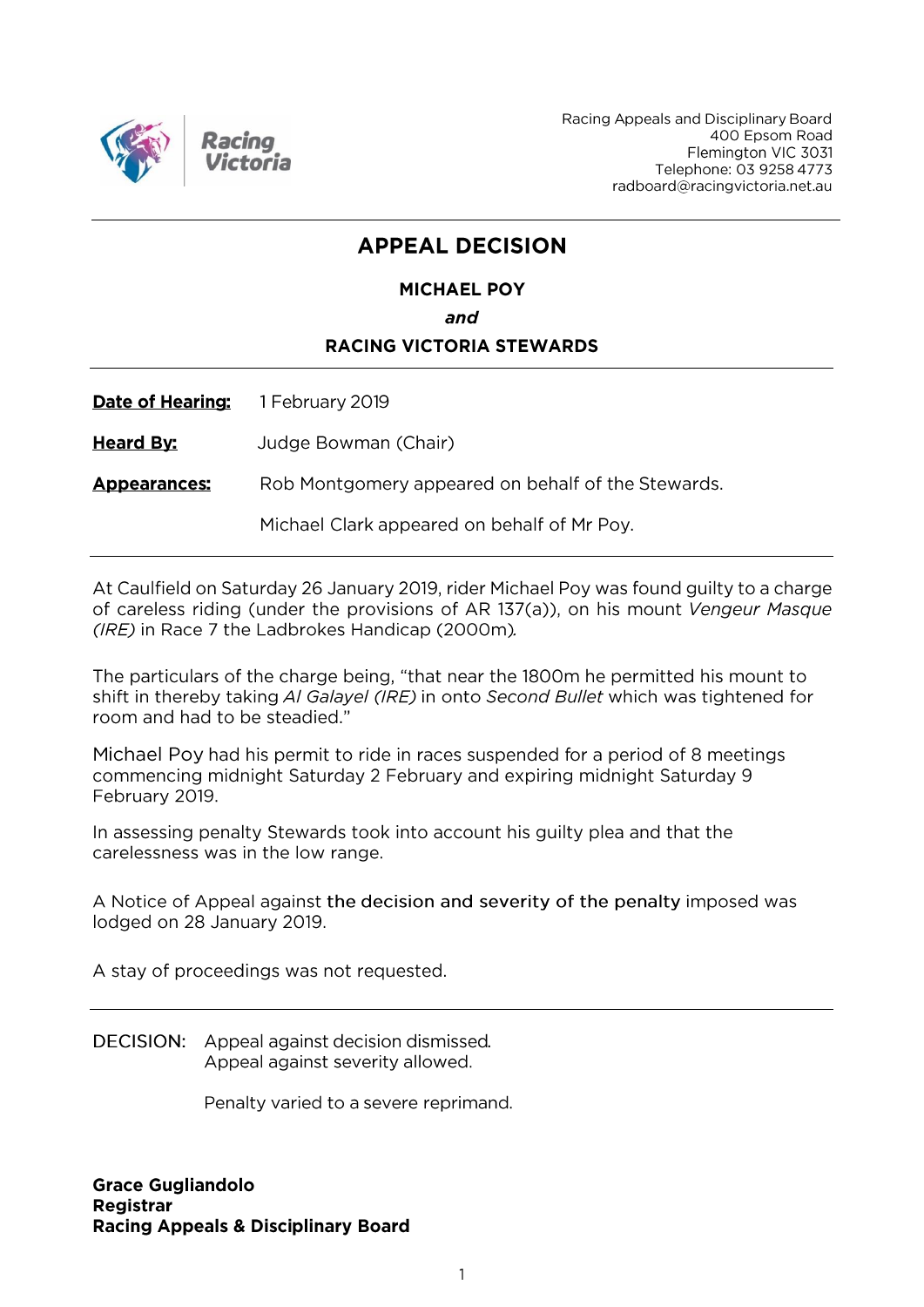# **TRANSCRIPT OF PROCEEDINGS**

### **RACING APPEALS AND DISCIPLINARY BOARD**

\_\_\_\_\_\_\_\_\_\_\_\_\_\_\_\_\_\_\_\_\_\_\_\_\_\_\_\_\_\_\_\_\_\_\_\_\_\_\_\_\_\_\_\_\_\_\_\_\_\_\_\_\_\_\_\_\_\_\_\_\_\_\_

#### **HIS HONOUR JUDGE J. BOWMAN, Chairman**

#### **EXTRACT OF PROCEEDINGS**

**DECISION**

#### **MICHAEL POY**

**- and -**

#### **RACING VICTORIA STEWARDS**

#### **RACING VICTORIA CENTRE, FLEMINGTON**

#### **FRIDAY, 1 FEBRUARY 2019**

MR M. CLARKE appeared on behalf of Mr M. Poy

MR R. MONTGOMERY appeared on behalf of the RVL Stewards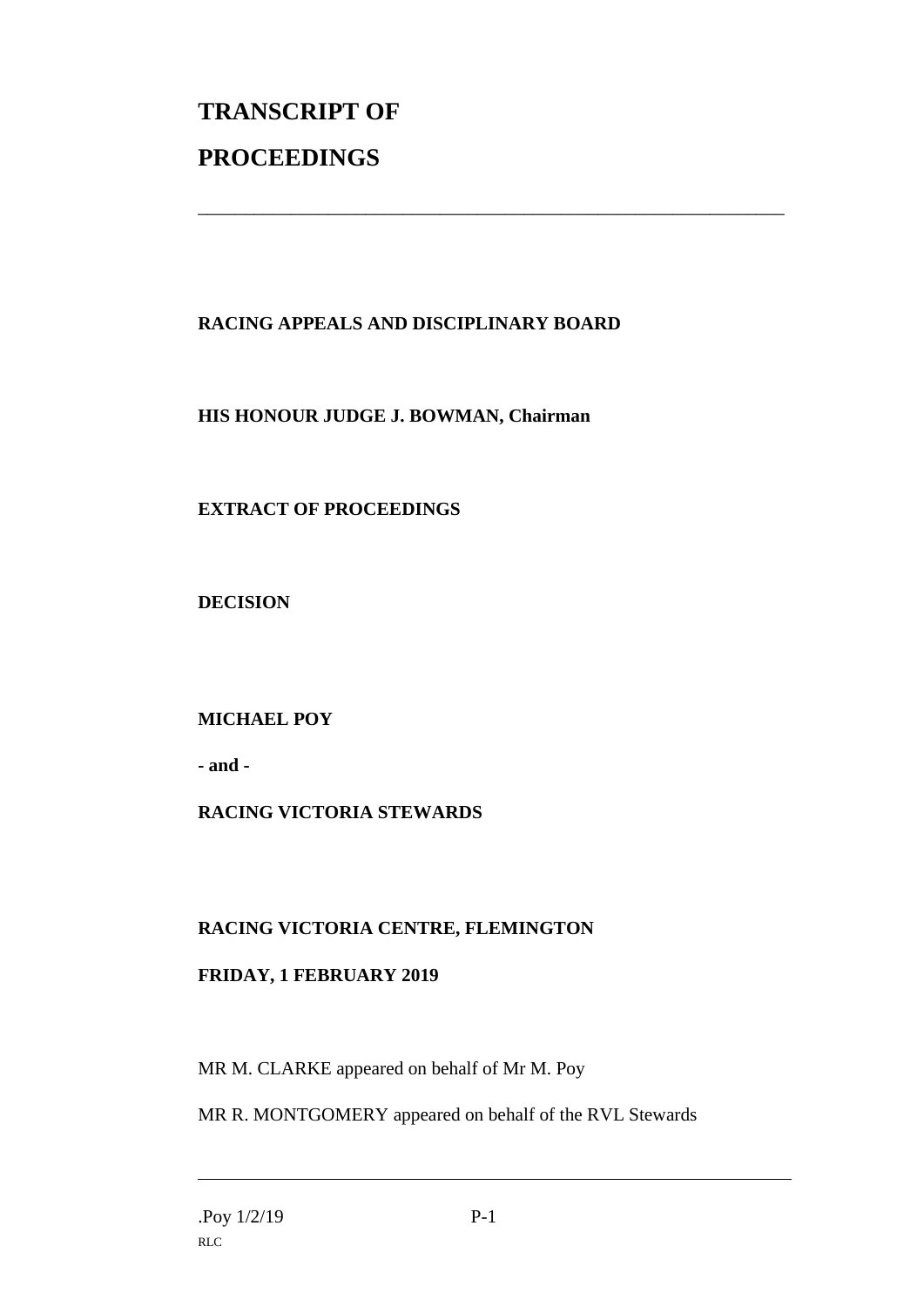CHAIRMAN: Mr Michael Poy, you have pleaded not guilty to a charge of careless riding, in that in race 7 over 2000 metres at Caulfield on 26 January 2019, it is alleged that near the 1800-metre mark, you permitted your mount, Vengeur Masque, to shift in, thereby taking Al Galayel, ridden by Craig Williams, onto Second Bullet, ridden by Damien Oliver, which was tightened for room and had to be steadied. Another horse of possible relevance is Kiwia, ridden by Ethan Brown, which was on the inside of Second Bullet. The Stewards found the charge proven and imposed a penalty of suspension of eight meetings. You are appealing against both the decision and the severity of the penalty.

I have viewed the video several times. There is no completely head-on view, as the interference to Second Bullet occurred at or close to the turn at the 1800-metre mark. However, the earlier of the videos shown, which commences with a head-on view of the start, seems to be of more assistance than that taken from the carpark which is at a greater angle than the head-on. Damien Oliver certainly had to steady his mount.

The issue then becomes what caused this. Overall, I am of the view that the principal reason for this came from the outside rather than from Ethan Brown on Oliver's inside, although having viewed the videos again, it does seem to me that Ethan Brown did shift out to a modest degree.

In the Stewards' room after the race, Stephen Baster, who was assisting you, made the following comment: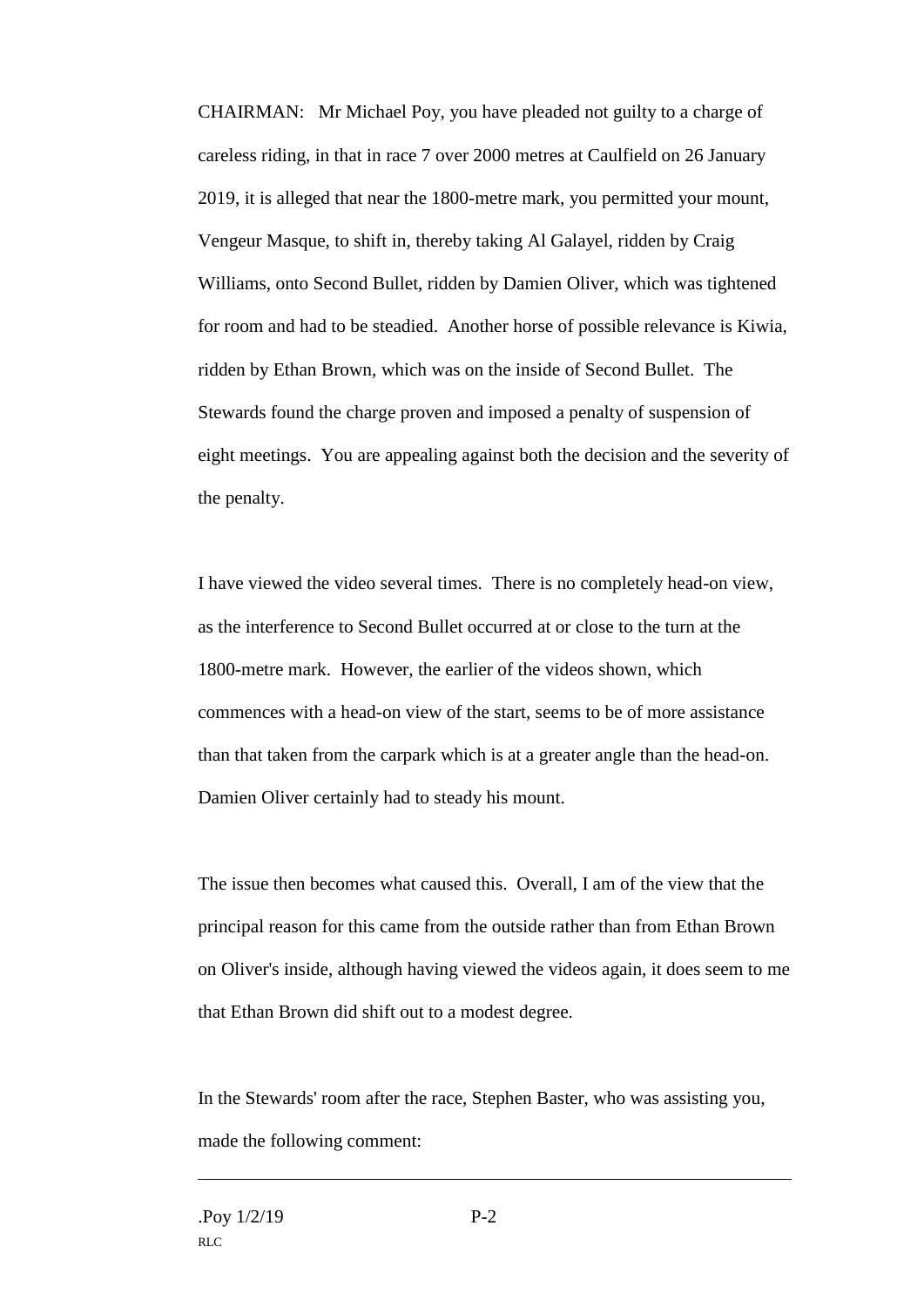*Look, I don't think there's a lot in it. Obviously from Craig's and Damien's evidence, Craig was originally going to let him go, then he changed his mind and dug back up inside his heels. Damien is up, trying to hold his ground, and it just bottlenecks a little bit, but I don't think there's too much in it.* 

Craig Williams then said:

*Yeah, I'd agree with Stephen's summarisation and my evidence as well. Like I said, I was happy to go (indistinct) but his horse didn't have the speed to go, and I had a second bite at it and then I did work up inside of him. But he would have been in his rightful mind to think that he was going to be clear; he just didn't have the horse to go, and then I did change my mind.* 

Earlier, Mr Williams had said, before viewing the film:

*Yes, sir. We were anticipating - it was a funny-run race - to be forward but I thought that my horse didn't begin that well and I would have said that we'd made the decision to go forward, and I felt that Michael Poy stayed away from me well enough. He looked a couple of times but by the time when they went to go, I had changed my mind and I'd got up inside of him. Then just as he's coming across, I don't think all of us had sorted ourselves out so*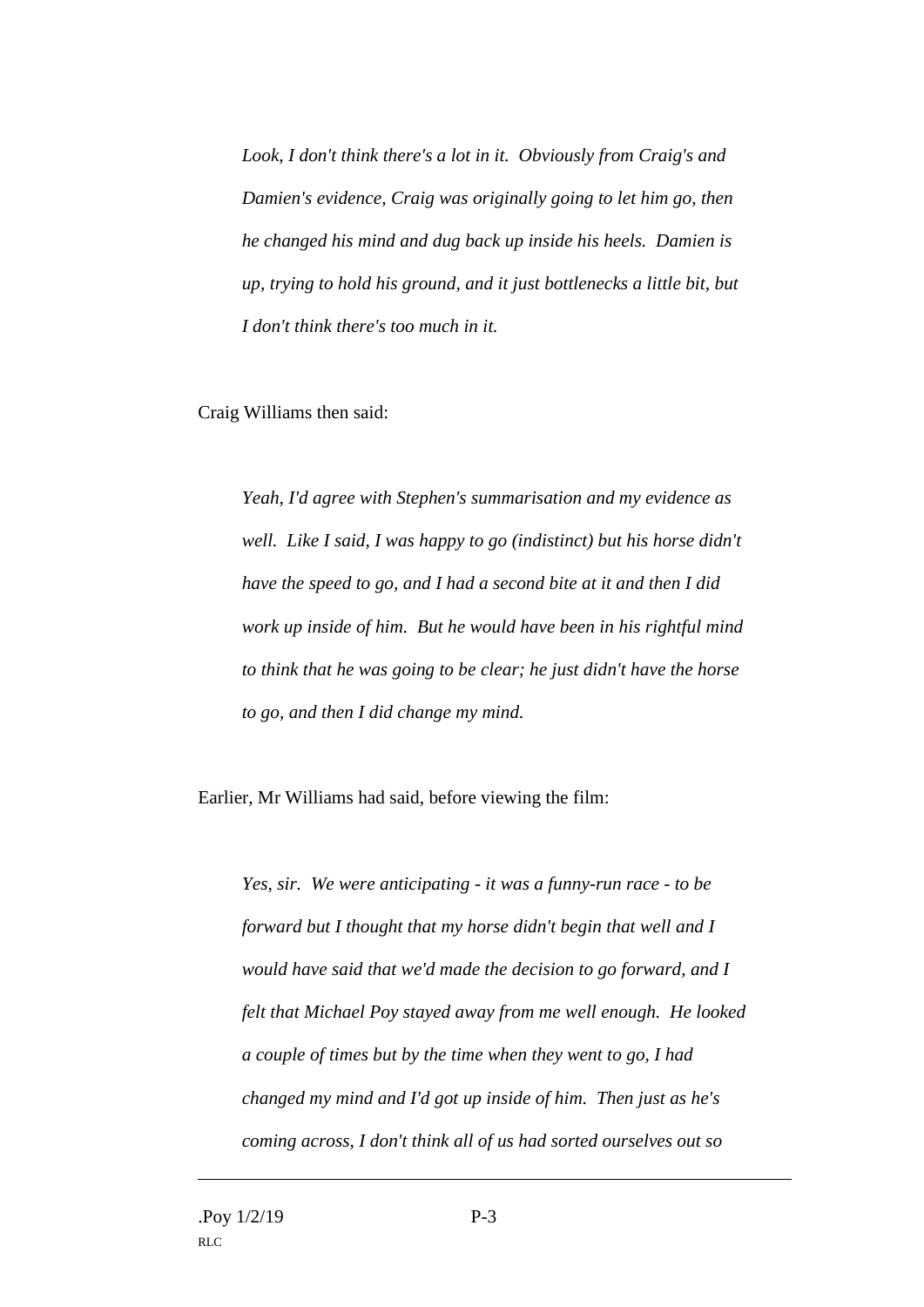*much in there and basically from then on, we just got taken into that - and also coming up to that bit of a tight turn as well. He did look a few times but when he first initially went to go, I have no doubt that he was clear enough to go, but I changed my mind and I worked up inside of him.* 

Damien Oliver said as follows at page 4:

*Yeah. I think both Craig's points and Stephen's points are certainly relevant. As Michael is coming along, he's coming in, and even out there, I felt Craig was going to let him go and then as Craig said, if he changed his mind, it changed the complexion of the whole incident when Craig then went forward again. It appears that Michael has come in a little bit on him but then released the pressure quickly, and I felt just on that one I asked you to show me, the film before the car, there does appear on that angle to be always daylight between Michael and Craig's mount. Basically my horse wasn't able to hold his position and I've just steadied, you know.* 

Later, Damien Oliver said the following:

*Okay. Yeah, when I was out there, as I said, I was riding my horse to try to hold a position. He was responding but not getting there as quick as I would have liked and then he - as my fellow riders*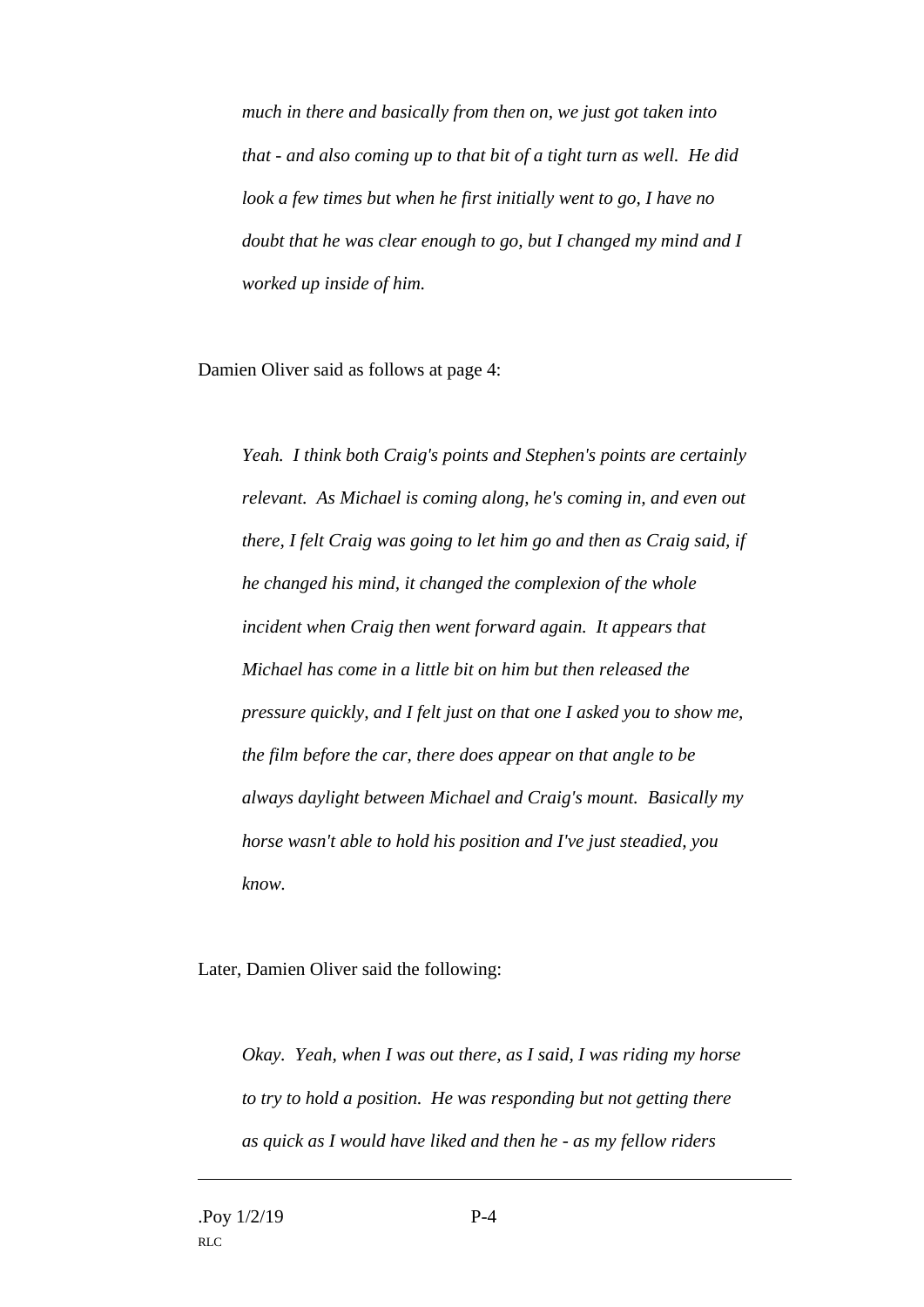*have iterated and even Craig, in his evidence - changed his mind, because I felt he was back sort of level with me, and then when he changed his mind, he gave it a squeeze and was able to get the better of me and inside of Michael's heels. That's sort of where the trouble kind of started. I felt Michael was certainly taken advantage of in the circumstances of the race and after viewing the film, my opinion hasn't changed and I just feel that someone, like, with Michael's experience certainly deserves the benefit of the doubt in this circumstance. I never really felt in any danger at the time, although I did have to take hold, but as an experienced rider, I can see what Craig was doing. He didn't want to be caught wide and he saw an opportunity to get up inside Michael and has taken it.* 

I might say that Stephen Baster was critical of Craig Williams as follows - and I think he was referring to Craig Williams:

*We don't want riders riding like that. I told Craig we don't want that. That's silly, because he's the one that can look after the boys and he's the one that put them in that position. He's the one that's dug up on the inside of heels.* 

My overall conclusion, based on these remarks, and my viewing of what I might describe as the first film, was that you did move in, albeit briefly, when not sufficiently clear of Craig Williams. He certainly contributed significantly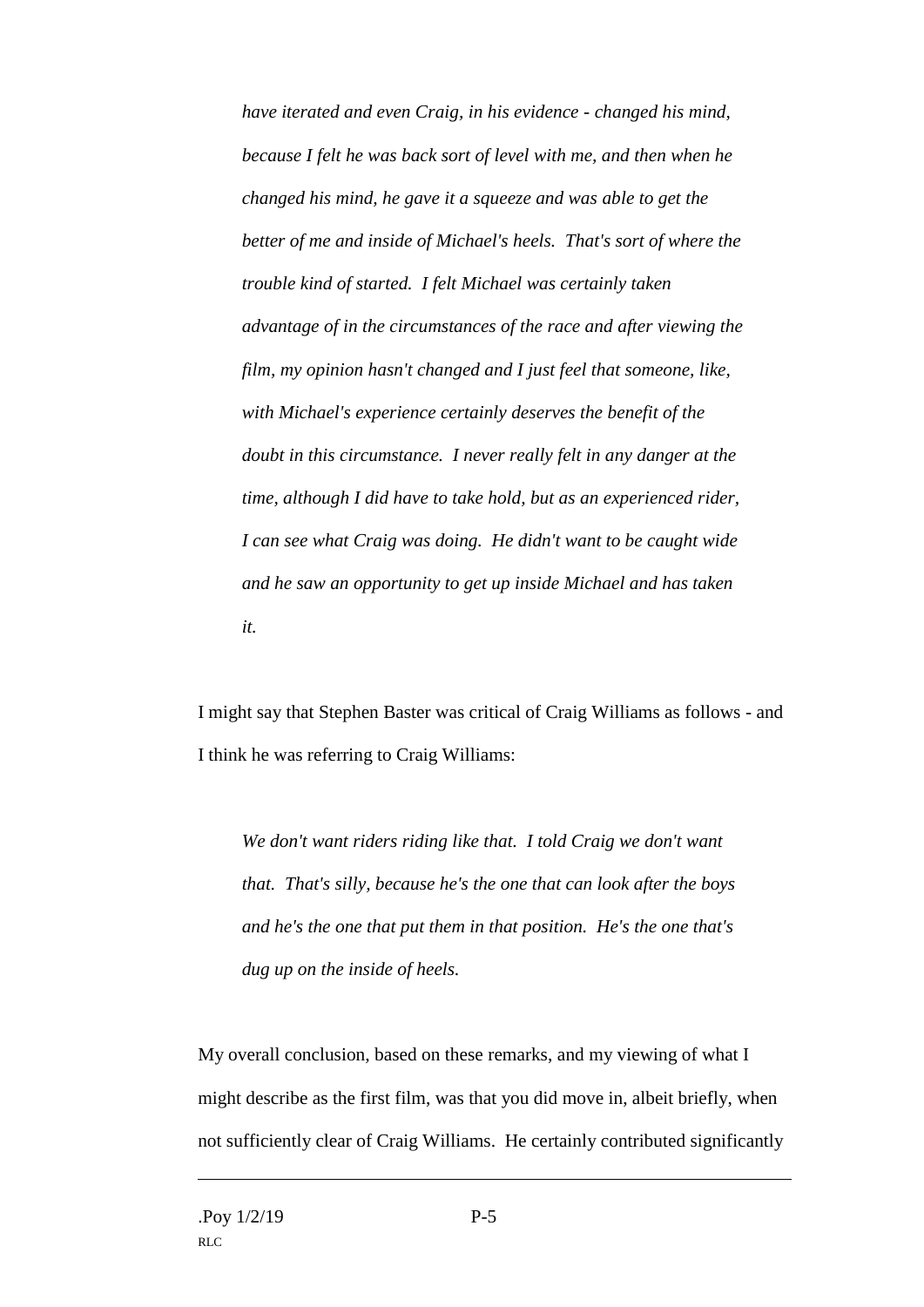to what occurred by reason of his change of mind and unexpectedly kicking up on your inside. I accept from the video that you did have a couple of looks to your inside before the incident occurred. As stated, I am also of the view that there was some minor contribution from Ethan Brown.

The bottom line is that it is still your responsibility to be the appropriate distance clear before crossing a horse to your inside. I find that ultimately, briefly, this did not occur and that you were sufficiently clear, and I find that you were unaware of the change of mind by Craig Williams. However, as stated, the responsibility rests with you.

Accordingly, I find the charge of careless riding to be made out, but I also say now that, unlike in many of these cases, there are major contributing factors that come from others, and from the circumstances generally. I refer to Damien Oliver yet again. He concluded in one answer late in the interview as follows:

*It's difficult for him to pre-empt what Craig was doing, particularly when he changed his mind, and he's volunteered that. So that's why I think Michael should be given the benefit of the doubt here in this incident.* 

I shall hear what the parties have to say in relation to penalty, but repeat that there were contributing factors of quite some significance, and that is not a statement that I often make.